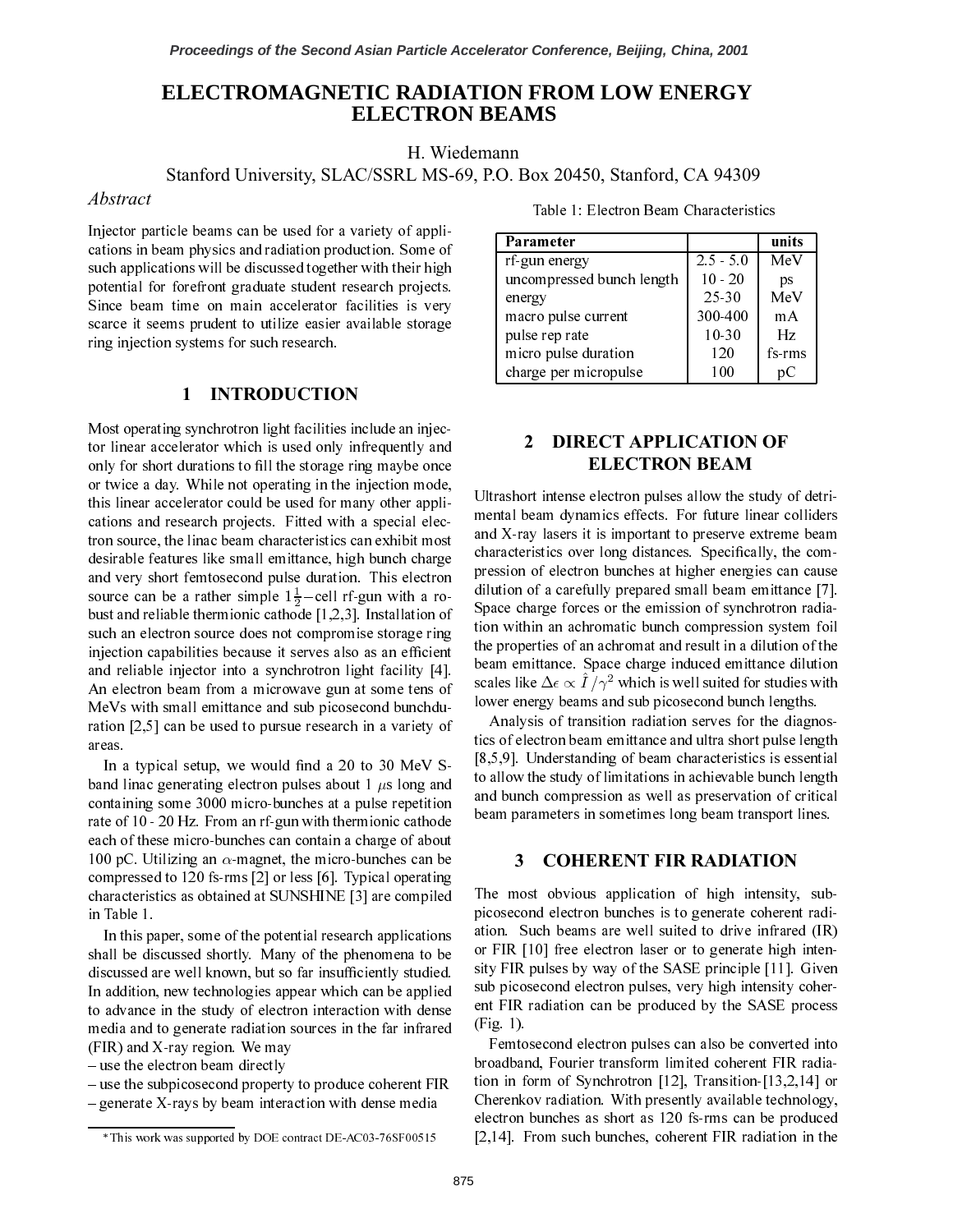

Figure 1: Exponential growth of 54  $\mu$ m radiation along an undulator [11]

regime from microwaves up to wavenumbers of some 100  $cm^{-1}$  can be derived as shown in Fig. 2



Figure 2: Measured coherent FIR spectrum obtained from sub picosecond electron bunches at SUNSHINE. The structure in the spectrum is due to water absorption and thin film interference effects in the detector.

The FIR radiation intensity is given by

$$
P(\lambda) = p(\lambda) \left[ N_e + N_e \left( N_e - 1 \right) f(\lambda, \sigma_b) \right], \quad (1)
$$

where  $p(\lambda)$  is the radiation power from a single electron and for a particular radiation process,  $N_e$  the number of electrons per bunch, and  $f(\lambda, \sigma_b)$  the bunch form factor, which is equal to unity for  $\lambda \gg \sigma_{b}$  ( $\sigma_{b}$  bunch length) and drops to zero for wavelengths shorter than the bunch length. With bunch populations  $N_e \approx 10^8 - 10^9$  and the radiation scaling like  $N_e^2$ , broadband FIR radiation becomes available at intensities exceeding that from black body or synchrotron radiation by up to eight orders of magnitudes. Figure 3 shows the comparison of the source brightness,  $\beta$  (ph/s/mm^2/mr^2/100%BW), from 30 $\mu$ m (SUNSHINE) or  $10 \mu m$  [6] electron bunches with that available from a black body radiator or a 1 GeV synchrotron radiation source. Transition radiation can also be used in an optical cavity to generate even more radiation. The status of this effort is discussed in [9].

The broadband FIR spectrum covers well a spectral region where only a few FEL's or low intensity laser sources



Figure 3: Comparison of FIR source brightnesses,  $\beta$  $(ph/s/mm^2/mr^2/100\%BW)$ 

are available. The radiation is, for example, well suited for dispersive Fourier Transform Spectroscopy [15,16,17] of chemical and biological substances or to study high  $T_c$ materials.

## 4 **SOFT X-RAYS BY THOMSON BACKSCATTERING**

The ultrashort duration of the electron bunches can be converted to equally short X-ray pulses. Most efficiently, the electron beam is made to collide head-on with either a laser beam or the reflected coherent radiation emitted by this same beam. Since the electron bunches are very short, one can use a long laser pulse to generate a long interaction region and thereby high intensity. The backscattered photons are then all bunched into the same length as the electron bunch independent of the laser pulse length and their energy is shifted into the soft and hard X-ray regime to

$$
\varepsilon_{\rm ph}(eV) = 4.959 \frac{\gamma^2}{\lambda_{\rm L}(\mu m)}.\tag{2}
$$

Table 2 shows a few examples for backscattered radiation from a 25 MeV electron beam and different incoming radiation wavelengths.

| incoming radiation               | backscattered radiation |
|----------------------------------|-------------------------|
| coherent FIR, 100 - 1000 $\mu$ m | $12 - 120$ eV           |
| $CO2 Laser, 10 \mu m$            | 1200 eV                 |
| Yag Laser, $1 \mu m$             | $12.0 \text{ keV}$      |

Table 2: Backscattered Radiation from 25 MeV Electrons

The intensity of the backscattered radiation or number of photons per unit time can be estimated from  $N = \sigma_{\text{Th}} \mathcal{L}$ , where  $\sigma_{\text{Th}}$  is the Thomson scattering cross section, and  $\mathcal{L}$ is the luminosity defined by

$$
\mathcal{L} = \frac{N_e}{2\pi\sigma_x\sigma_y} n_b \frac{P_L \ell_I/c}{\hbar \omega} \nu_{\rm rep}.
$$
 (3)

Here,  $N_e$  is the number of electrons per bunch,  $n_b$  the number of electron bunches per pulse,  $2\pi\sigma_x\sigma_y$  the average beam cross section along the interaction length  $\ell_1$  assumed